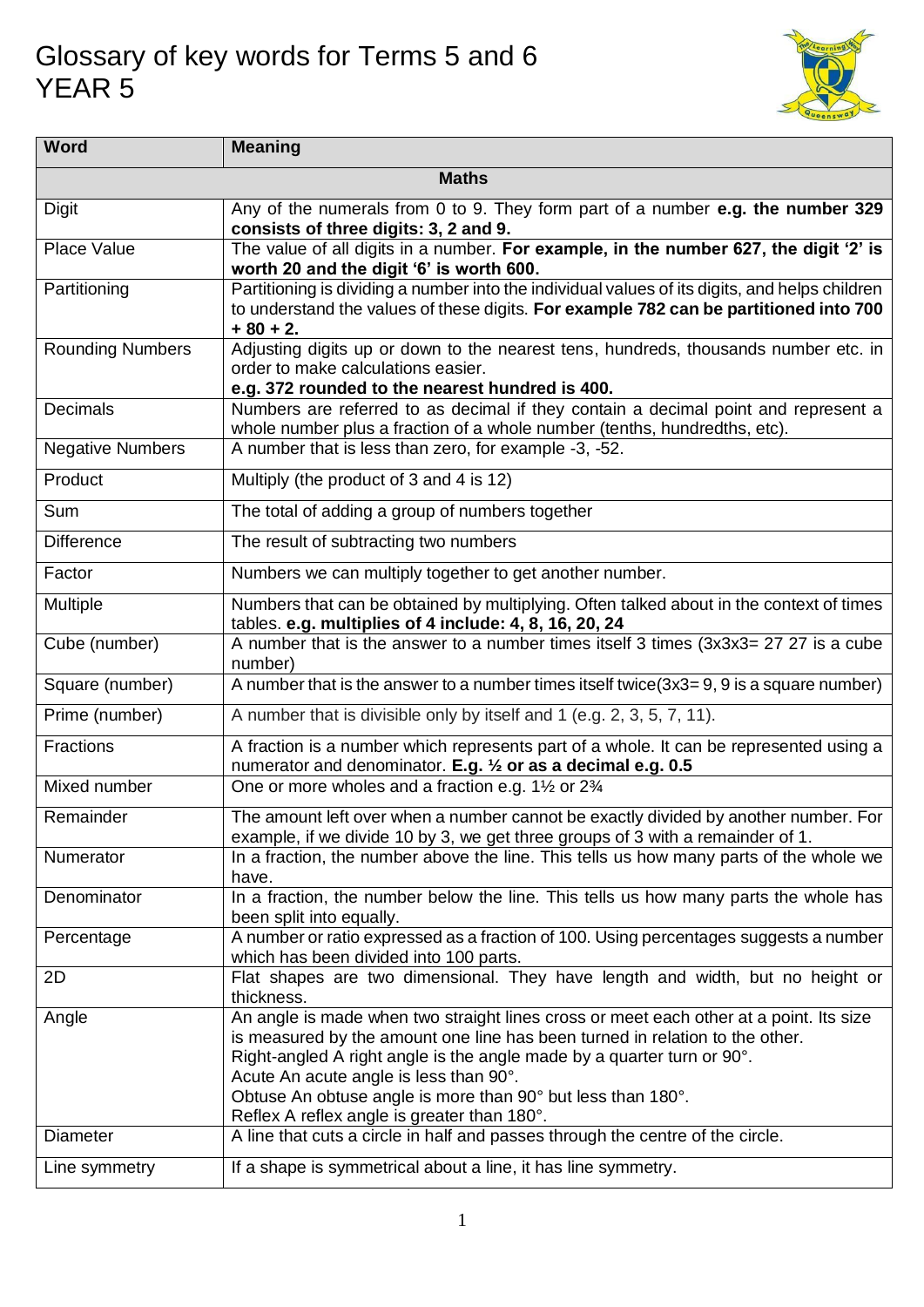| Parallel        | Parallel lines never meet. They are the same distance apart from each other all the<br>way along their length.                                                                                                                                                                                                                                                                                      |
|-----------------|-----------------------------------------------------------------------------------------------------------------------------------------------------------------------------------------------------------------------------------------------------------------------------------------------------------------------------------------------------------------------------------------------------|
| Parallelogram   | A parallelogram has opposite sides parallel and equal in length. Also opposite angles<br>are equal.                                                                                                                                                                                                                                                                                                 |
| Perpendicular   | Two lines which meet at right angles to each other are perpendicular.                                                                                                                                                                                                                                                                                                                               |
| Polygon         | Any flat shape with three or more straight sides. When all the sides and angles of a<br>polygon are equal, it is called a regular polygon.<br>No. of sides and name of polygon:<br>3 triangle<br>4 quadrilateral<br>5 pentagon<br>6 hexagon<br>7 heptagon<br>8 octagon<br>9 nonagon<br>10 decagon<br>11 hendecagon<br>12 dodecagon                                                                  |
| Quadrilateral   | A polygon with four sides.                                                                                                                                                                                                                                                                                                                                                                          |
| Radius          | (a square is a quadrilateral that has sides of equal length)<br>The length of a straight line from the centre of the circle to its circumference (edge).                                                                                                                                                                                                                                            |
|                 | A 2D regular shape has all sides the same length and all angles the same.                                                                                                                                                                                                                                                                                                                           |
| Regular         |                                                                                                                                                                                                                                                                                                                                                                                                     |
| Side            | A line in a 2D shape is called a side                                                                                                                                                                                                                                                                                                                                                               |
| Symmetrical     | A shape is symmetrical if we can fold it so that one half covers the other half exactly.                                                                                                                                                                                                                                                                                                            |
| Triangle        | A triangle has 3 straight sides and 3 corners:<br>An Equilateral triangle has 3 equal sides and 3 equal angles<br>An Isosceles triangle has 2 equal sides and 2 equal angles<br>A Scalene triangle has no equal sides and no equal angles<br>A Right Angle triangle has one angle of $90^{\circ}$                                                                                                   |
|                 | <b>English</b>                                                                                                                                                                                                                                                                                                                                                                                      |
| Adjective       | A word that describes a noun e.g. A blue balloon.                                                                                                                                                                                                                                                                                                                                                   |
| Adverb          | A word that describes a verb, usually ending in -ly. For example: She ran quickly.                                                                                                                                                                                                                                                                                                                  |
| Adverbial       | Fronted adverbials are words or phrases at the beginning of a sentence, used to<br>describe that action that follows.<br>As fast as he could, the little boy sprinted for the finish line.                                                                                                                                                                                                          |
| Alliteration    | A number of words close together which begin with the same consonant sound e.g. Ten<br>tired teddies.                                                                                                                                                                                                                                                                                               |
| Apostrophe (')  | An apostrophe can be used for omission - used to show that a letter has been left out.<br>Example: He is, can be written he's.<br>Apostrophes are also used to show possession.<br>Examples: The cat's bowl. The cats' bowls.                                                                                                                                                                       |
| Brackets ()     | Punctuation used instead of commas when including extra information in a sentence.                                                                                                                                                                                                                                                                                                                  |
| Clause          | A distinct part of a sentence including a verb (an action word). A main clause makes<br>sense on its own. A subordinate clause adds detail to the main clause but does not<br>make sense on its own.                                                                                                                                                                                                |
| Relative clause | A clause that gives more information about a noun (thing, person or place). It has<br>commas before and after it. When used correctly, the sentence should still make sense<br>if the relative clause is taken out. A relative clause starts with a relative pronoun (who,<br>whose, which, that).<br>e.g. The man, who wears a hat, is called Bill.<br>https://www.youtube.com/watch?v=p9C6EgVXut4 |
| Conjunction     | Conjunctions join two clauses in a sentence.                                                                                                                                                                                                                                                                                                                                                        |